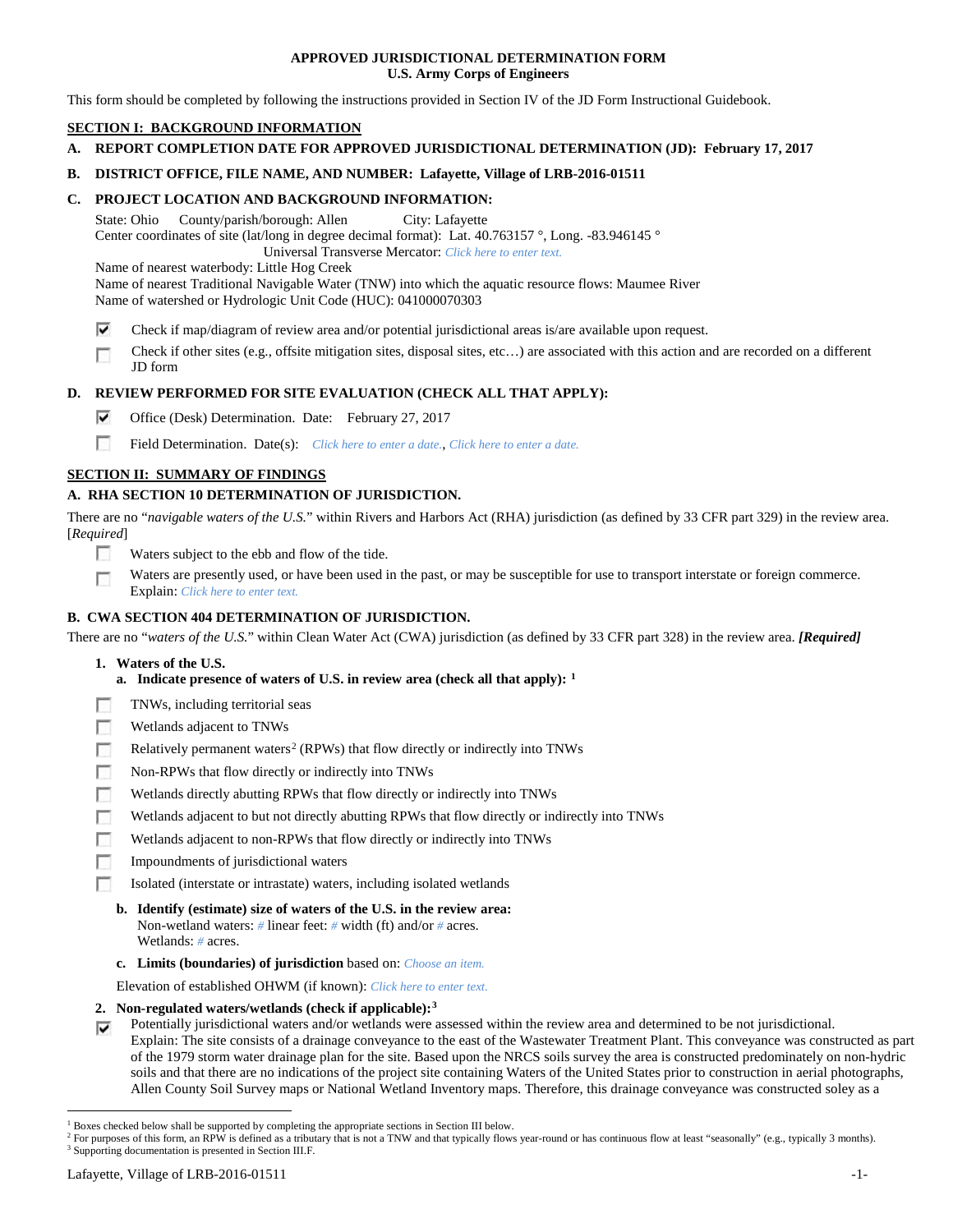stormwater control feature to convey stormwater off that site created in dry land and does not meet the criterion for a Water of the United States as defined in 33 CFR(b).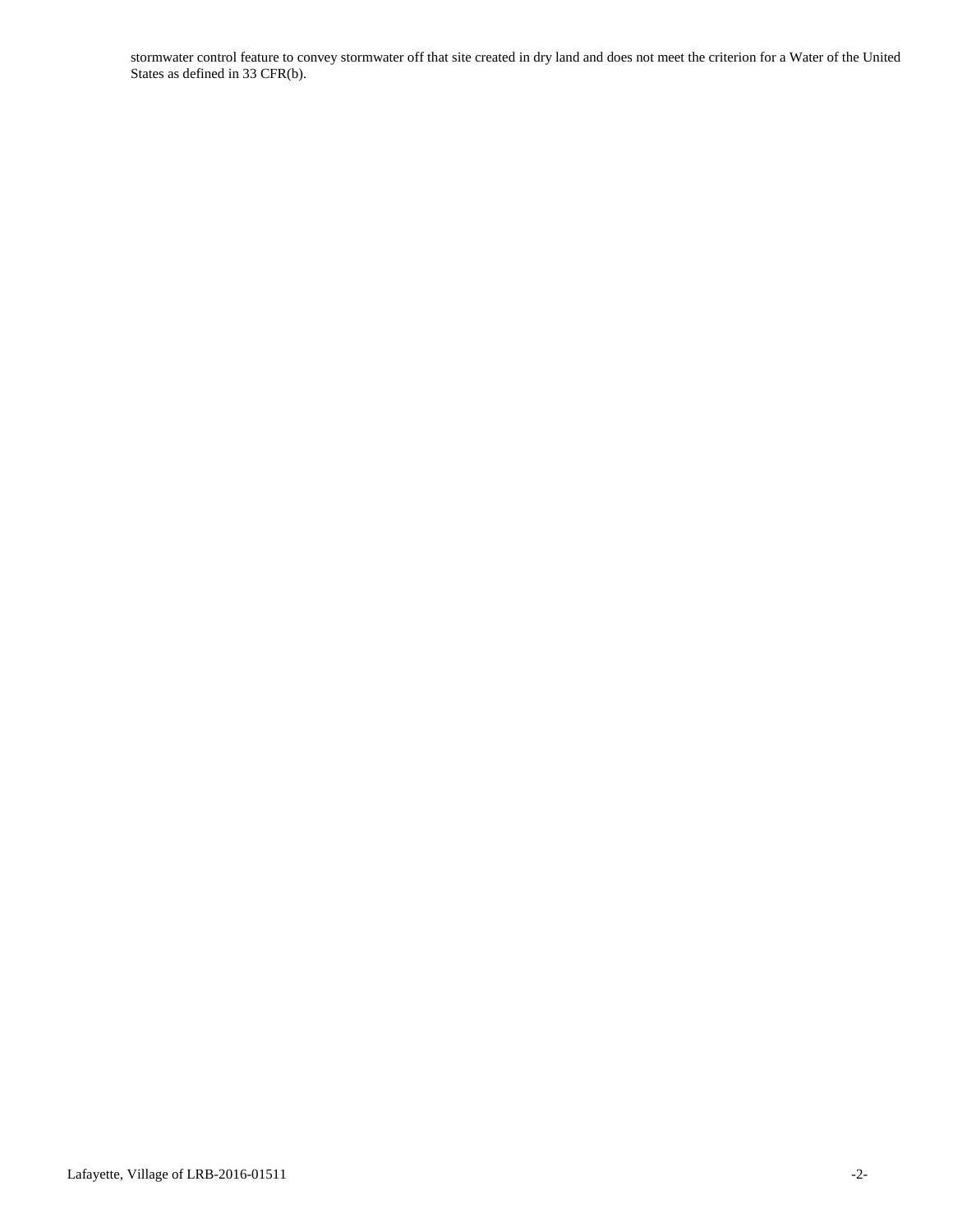# **SECTION III: CWA ANALYSIS**

### **A. TNWs AND WETLANDS ADJACENT TO TNWs**

**The agencies will assert jurisdiction over TNWs and wetlands adjacent to TNWs. If the aquatic resource is a TNW, complete Section III.A.1 and Section III.D.1. only; if the aquatic resource is a wetland adjacent to a TNW, complete Sections III.A.1 and 2 and Section III.D.1.; otherwise, see Section III.B below**.

- **1. TNW**  Identify TNW: *Click here to enter text.*
	- Summarize rationale supporting determination: *Click here to enter text.*
- **2. Wetland adjacent to TNW** Summarize rationale supporting conclusion that wetland is "adjacent": *Click here to enter text.*

## **B. CHARACTERISTICS OF TRIBUTARY (THAT IS NOT A TNW) AND ITS ADJACENT WETLANDS (IF ANY):**

**This section summarizes information regarding characteristics of the tributary and its adjacent wetlands, if any, and it helps determine whether or not the standards for jurisdiction established under Rapanos have been met.** 

**The agencies will assert jurisdiction over non-navigable tributaries of TNWs where the tributaries are "relatively permanent waters" (RPWs), i.e. tributaries that typically flow year-round or have continuous flow at least seasonally (e.g., typically 3 months). A wetland that directly abuts an RPW is also jurisdictional. If the aquatic resource is not a TNW, but has year-round (perennial) flow, skip to Section III.D.2. If the aquatic resource is a wetland directly abutting a tributary with perennial flow, skip to Section III.D.4.**

**A wetland that is adjacent to but that does not directly abut an RPW requires a significant nexus evaluation. Corps districts and EPA regions will include in the record any available information that documents the existence of a significant nexus between a relatively permanent tributary that is not perennial (and its adjacent wetlands if any) and a traditional navigable water, even though a significant nexus finding is not required as a matter of law.**

**If the waterbody[4](#page-2-0) is not an RPW, or a wetland directly abutting an RPW, a JD will require additional data to determine if the waterbody has a significant nexus with a TNW. If the tributary has adjacent wetlands, the significant nexus evaluation must consider the tributary in combination with all of its adjacent wetlands. This significant nexus evaluation that combines, for analytical purposes, the tributary and all of its adjacent wetlands is used whether the review area identified in the JD request is the tributary, or its adjacent wetlands, or both. If the JD covers a tributary with adjacent wetlands, complete Section III.B.1 for the tributary, Section III.B.2 for any onsite wetlands, and Section III.B.3 for all wetlands adjacent to that tributary, both onsite and offsite. The determination whether a significant nexus exists is determined in Section III.C below.**

**1. Characteristics of non-TNWs that flow directly or indirectly into TNW**

**(i) General Area Conditions:**

Watershed size: *# Choose an item.* Drainage area: *# Choose an item.*

Average annual rainfall: *#* inches Average annual snowfall: *#* inches

### **(ii) Physical Characteristics:**

- (a) Relationship with TNW:
	- Tributary flows directly into TNW.

n Tributary flows through *Choose an item.* tributaries before entering TNW.

Project waters are *Choose an item.* river miles from TNW. Project waters are *Choose an item.* river miles from RPW. Project waters are *Choose an item.* aerial (straight) miles from TNW. Project waters are *Choose an item.* aerial (straight) miles from RPW. Project waters cross or serve as state boundaries. Explain: *Click here to enter text.*

Identify flow route to TNW[5:](#page-2-1) *Click here to enter text.* Tributary stream order, if known: *Click here to enter text.*

(b) General Tributary Characteristics (check all that apply):

**Tributary** is: Natural

- Artificial (man-made). Explain: *Click here to enter text.*
- Manipulated (man-altered). Explain: *Click here to enter text.*

<span id="page-2-1"></span><span id="page-2-0"></span><sup>&</sup>lt;sup>4</sup> Note that the Instructional Guidebook contains additional information regarding swales, ditches, washes, and erosional features generally and in the arid West. <sup>5</sup> Flow route can be described by identifying, e.g., tributary a, which flows through the review area, to flow into tributary b, which then flows into TNW.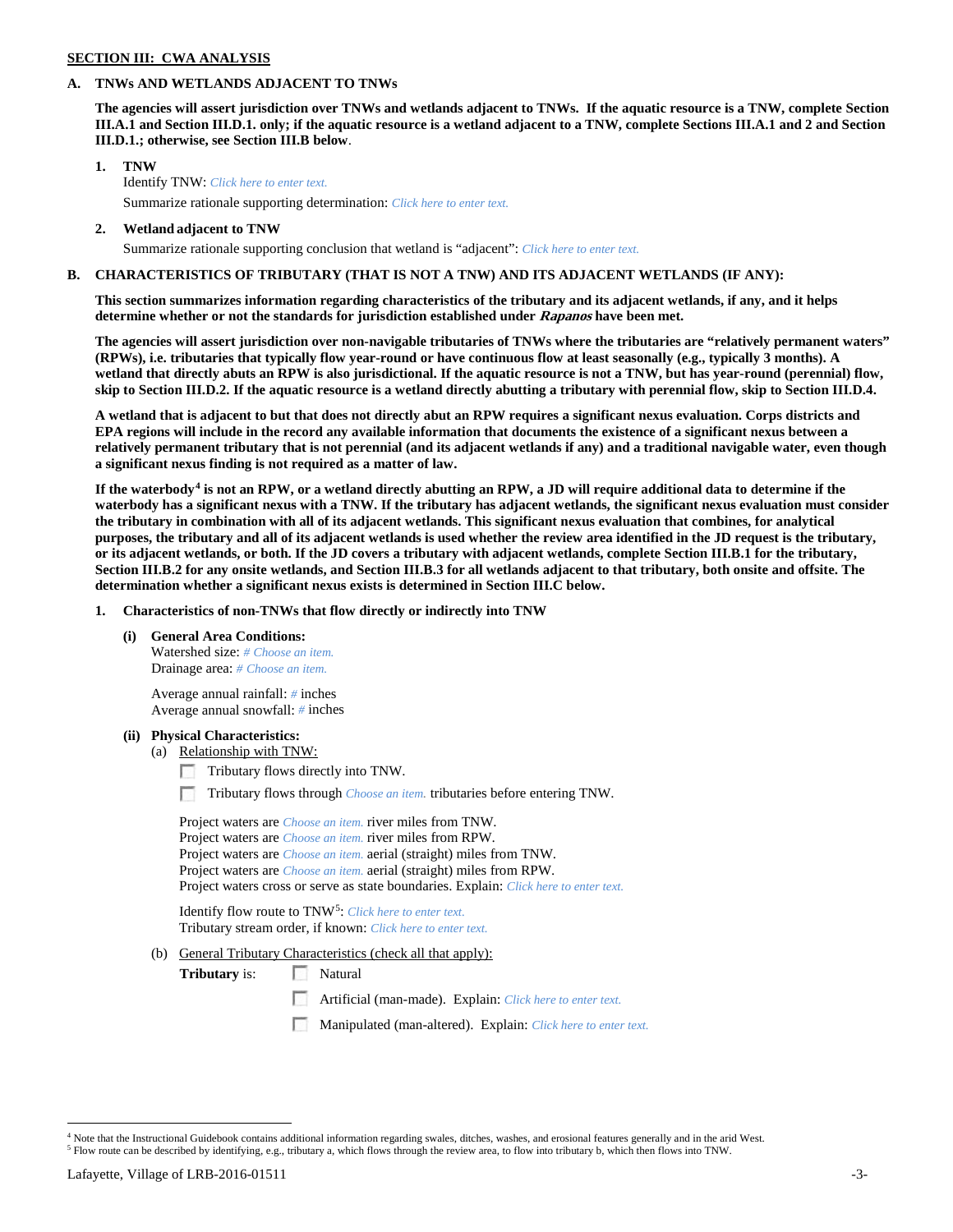|                                                                                                                                                                                                                                                                                                                                                                                                                                                                                  |  | <b>Tributary</b> properties with respect to top of bank (estimate):<br>Average width: # feet<br>Average depth: # feet<br>Average side slopes: Choose an item.                                                                                                                                                                                                                                                                                                   |     |                                                     |                                                           |                                                         |  |                                                                                                                                                                                        |
|----------------------------------------------------------------------------------------------------------------------------------------------------------------------------------------------------------------------------------------------------------------------------------------------------------------------------------------------------------------------------------------------------------------------------------------------------------------------------------|--|-----------------------------------------------------------------------------------------------------------------------------------------------------------------------------------------------------------------------------------------------------------------------------------------------------------------------------------------------------------------------------------------------------------------------------------------------------------------|-----|-----------------------------------------------------|-----------------------------------------------------------|---------------------------------------------------------|--|----------------------------------------------------------------------------------------------------------------------------------------------------------------------------------------|
|                                                                                                                                                                                                                                                                                                                                                                                                                                                                                  |  | Primary tributary substrate composition (check all that apply):                                                                                                                                                                                                                                                                                                                                                                                                 |     |                                                     |                                                           |                                                         |  |                                                                                                                                                                                        |
|                                                                                                                                                                                                                                                                                                                                                                                                                                                                                  |  | Silts                                                                                                                                                                                                                                                                                                                                                                                                                                                           |     | Sands                                               |                                                           |                                                         |  | Concrete                                                                                                                                                                               |
|                                                                                                                                                                                                                                                                                                                                                                                                                                                                                  |  | Cobbles                                                                                                                                                                                                                                                                                                                                                                                                                                                         |     | Gravel                                              |                                                           |                                                         |  | Muck                                                                                                                                                                                   |
|                                                                                                                                                                                                                                                                                                                                                                                                                                                                                  |  | Bedrock                                                                                                                                                                                                                                                                                                                                                                                                                                                         | LS. | Vegetation. Type/% cover: Click here to enter text. |                                                           |                                                         |  |                                                                                                                                                                                        |
|                                                                                                                                                                                                                                                                                                                                                                                                                                                                                  |  | Other. Explain: Click here to enter text.                                                                                                                                                                                                                                                                                                                                                                                                                       |     |                                                     |                                                           |                                                         |  |                                                                                                                                                                                        |
| Tributary condition/stability [e.g., highly eroding, sloughing banks]. Explain: Click here to enter text.<br>Presence of run/riffle/pool complexes. Explain: Click here to enter text.<br>Tributary geometry: Choose an item.<br>Tributary gradient (approximate average slope): #%<br>Flow:<br>(c)<br>Tributary provides for: Choose an item.<br>Estimate average number of flow events in review area/year: Choose an item.<br>Describe flow regime: Click here to enter text. |  |                                                                                                                                                                                                                                                                                                                                                                                                                                                                 |     |                                                     |                                                           |                                                         |  |                                                                                                                                                                                        |
|                                                                                                                                                                                                                                                                                                                                                                                                                                                                                  |  | Other information on duration and volume: Click here to enter text.                                                                                                                                                                                                                                                                                                                                                                                             |     |                                                     |                                                           |                                                         |  |                                                                                                                                                                                        |
|                                                                                                                                                                                                                                                                                                                                                                                                                                                                                  |  | <b>Surface flow is:</b> Choose an item. <b>Characteristics:</b> Click here to enter text.                                                                                                                                                                                                                                                                                                                                                                       |     |                                                     |                                                           |                                                         |  |                                                                                                                                                                                        |
|                                                                                                                                                                                                                                                                                                                                                                                                                                                                                  |  | Subsurface flow: Choose an item. Explain findings: Click here to enter text.<br>Dye (or other) test performed: Click here to enter text.                                                                                                                                                                                                                                                                                                                        |     |                                                     |                                                           |                                                         |  |                                                                                                                                                                                        |
|                                                                                                                                                                                                                                                                                                                                                                                                                                                                                  |  | Tributary has (check all that apply):<br>Bed and banks<br>$\Box$ OHWM <sup>6</sup> (check all indicators that apply):<br>$\Box$ clear, natural line impressed on the bank $\Box$<br>changes in the character of soil<br><b>1000</b><br>shelving<br>L.<br>leaf litter disturbed or washed away<br>sediment deposition<br>water staining<br>other (list): Click here to enter text.<br><b>Discontinuous OHWM.</b> <sup>7</sup> Explain: Click here to enter text. |     | vegetation matted down, bent, or absent             | <b>ISBN</b><br>$\mathbb{R}$<br><b>In the </b><br>F 1<br>ш | the presence of wrack line<br>sediment sorting<br>scour |  | the presence of litter and debris<br>destruction of terrestrial vegetation<br>multiple observed or predicted flow events<br>abrupt change in plant community Click here to enter text. |
|                                                                                                                                                                                                                                                                                                                                                                                                                                                                                  |  | High Tide Line indicated by:                                                                                                                                                                                                                                                                                                                                                                                                                                    |     |                                                     |                                                           |                                                         |  | If factors other than the OHWM were used to determine lateral extent of CWA jurisdiction (check all that apply):<br>Mean High Water Mark indicated by:                                 |
|                                                                                                                                                                                                                                                                                                                                                                                                                                                                                  |  | oil or scum line along shore objects<br><b>COLLEGE</b><br>physical markings/characteristics<br>tidal gauges<br>other (list): Click here to enter text.                                                                                                                                                                                                                                                                                                          |     | fine shell or debris deposits (foreshore)           | FН<br>$\mathbb{R}^n$<br>n                                 | survey to available datum;<br>physical markings;        |  | vegetation lines/changes in vegetation types.                                                                                                                                          |
|                                                                                                                                                                                                                                                                                                                                                                                                                                                                                  |  | (iii) Chemical Characteristics:                                                                                                                                                                                                                                                                                                                                                                                                                                 |     |                                                     |                                                           |                                                         |  |                                                                                                                                                                                        |
|                                                                                                                                                                                                                                                                                                                                                                                                                                                                                  |  | Explain: Click here to enter text.                                                                                                                                                                                                                                                                                                                                                                                                                              |     |                                                     |                                                           |                                                         |  | Characterize tributary (e.g., water color is clear, discolored, oily film; water quality; general watershed characteristics, etc.).                                                    |

Identify specific pollutants, if known: *Click here to enter text.*

<span id="page-3-1"></span><span id="page-3-0"></span> <sup>6</sup> <sup>6</sup>A natural or man-made discontinuity in the OHWM does not necessarily sever jurisdiction (e.g., where the stream temporarily flows underground, or where the OHWM has been removed by development or agricultural practices). Where there is a break in the OHWM that is unrelated to the waterbody's flow regime (e.g., flow over a rock outcrop or through a culvert), the agencies will look for indicators of flow above and below the break. 7 Ibid.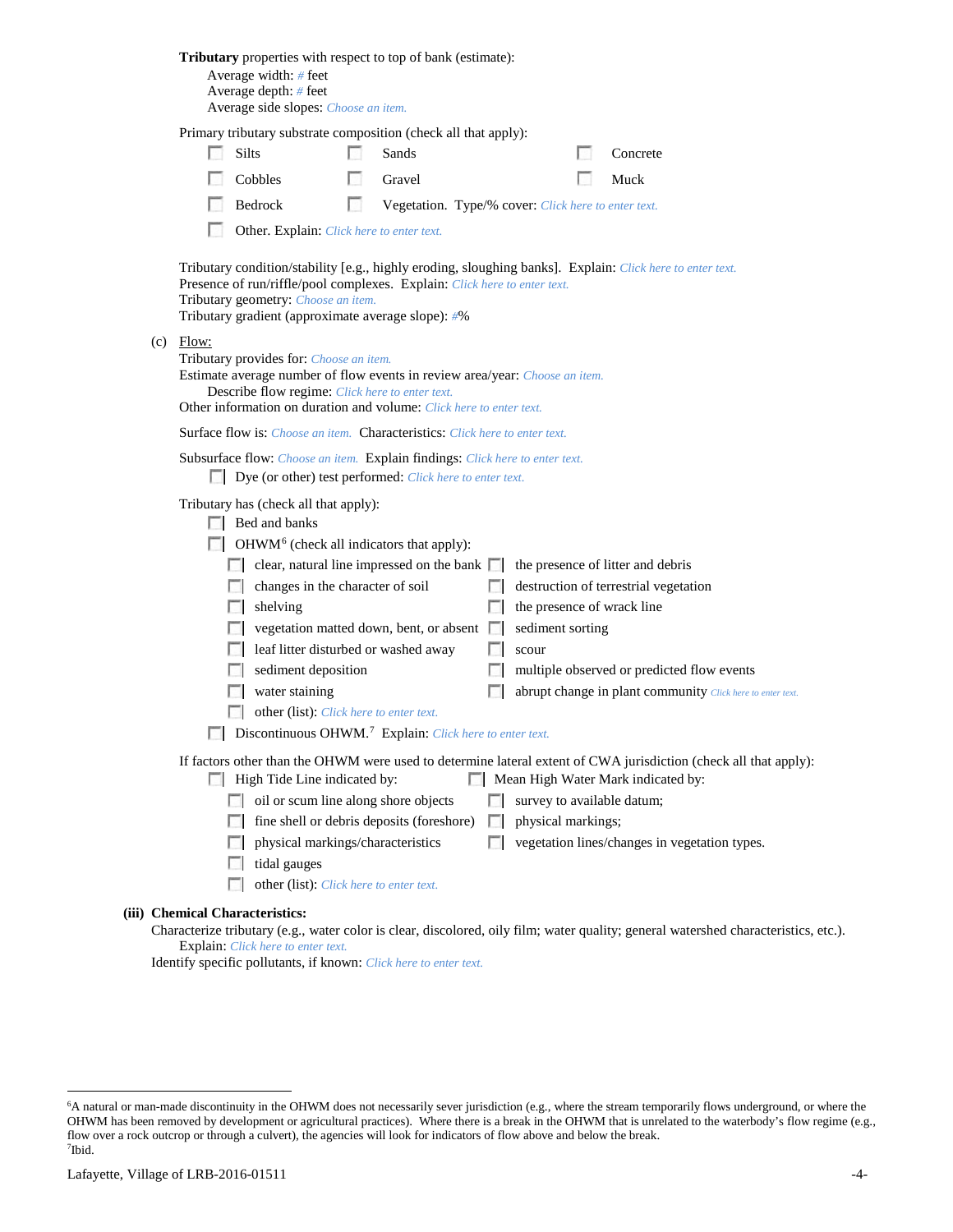## **(iv) Biological Characteristics. Channel supports (check all that apply):**

- Riparian corridor. Characteristics (type, average width): *Click here to enter text.*
- Wetland fringe. Characteristics: *Click here to enter text.*
- Habitat for:
	- Federally Listed species. Explain findings: *Click here to enter text.*
	- Fish/spawn areas. Explain findings: *Click here to enter text.*
	- Other environmentally-sensitive species. Explain findings: *Click here to enter text.* m.
	- n Aquatic/wildlife diversity. Explain findings: *Click here to enter text.*

#### **2. Characteristics of wetlands adjacent to non-TNW that flow directly or indirectly into TNW**

#### **(i) Physical Characteristics:**

- (a) General Wetland Characteristics:
	- Properties:

Wetland size: *#* acres Wetland type. Explain: *Click here to enter text.*

Wetland quality. Explain: *Click here to enter text.*

Project wetlands cross or serve as state boundaries. Explain: *Click here to enter text.*

(b) General Flow Relationship with Non-TNW: Flow is: *Choose an item.* Explain: *Click here to enter text.*

Surface flow is: *Choose an item.* Characteristics: *Click here to enter text.*

Subsurface flow: *Choose an item.* Explain findings: *Click here to enter text.*

Dye (or other) test performed: *Click here to enter text.*

### (c) Wetland Adjacency Determination with Non-TNW:

- $\Box$  Directly abutting
- Not directly abutting
	- 100 Discrete wetland hydrologic connection. Explain: *Click here to enter text.*
	- Ecological connection. Explain: *Click here to enter text.* **The Contract of the Contract of the Contract of the Contract of the Contract of the Contract of the Contract of the Contract of the Contract of the Contract of the Contract of the Contract of the Contract of the Contract**
	- $\sim$ Separated by berm/barrier. Explain: *Click here to enter text.*
- (d) Proximity (Relationship) to TNW

Project wetlands are *Choose an item.* river miles from TNW. Project waters are *Choose an item.* aerial (straight) miles from TNW. Flow is from: *Choose an item.* Estimate approximate location of wetland as within the *Choose an item.* floodplain.

#### **(ii) Chemical Characteristics:**

Characterize wetland system (e.g., water color is clear, brown, oil film on surface; water quality; general watershed characteristics; etc.). Explain: *Click here to enter text.*

Identify specific pollutants, if known: *Click here to enter text.*

## **(iii) Biological Characteristics. Wetland supports (check all that apply):**

- Riparian buffer. Characteristics (type, average width): *Click here to enter text.*
- Vegetation type/percent cover. Explain: *Click here to enter text.*
- $\Box$  Habitat for:
	- Federally Listed species. Explain findings: *Click here to enter text*.
	- Fish/spawn areas. Explain findings: *Click here to enter text.*
	- Other environmentally-sensitive species. Explain findings: *Click here to enter text.*
	- Aquatic/wildlife diversity. Explain findings: *Click here to enter text.*

#### **3. Characteristics of all wetlands adjacent to the tributary (if any)**

All wetland(s) being considered in the cumulative analysis: *Choose an item.* Approximately (*#*) acres in total are being considered in the cumulative analysis.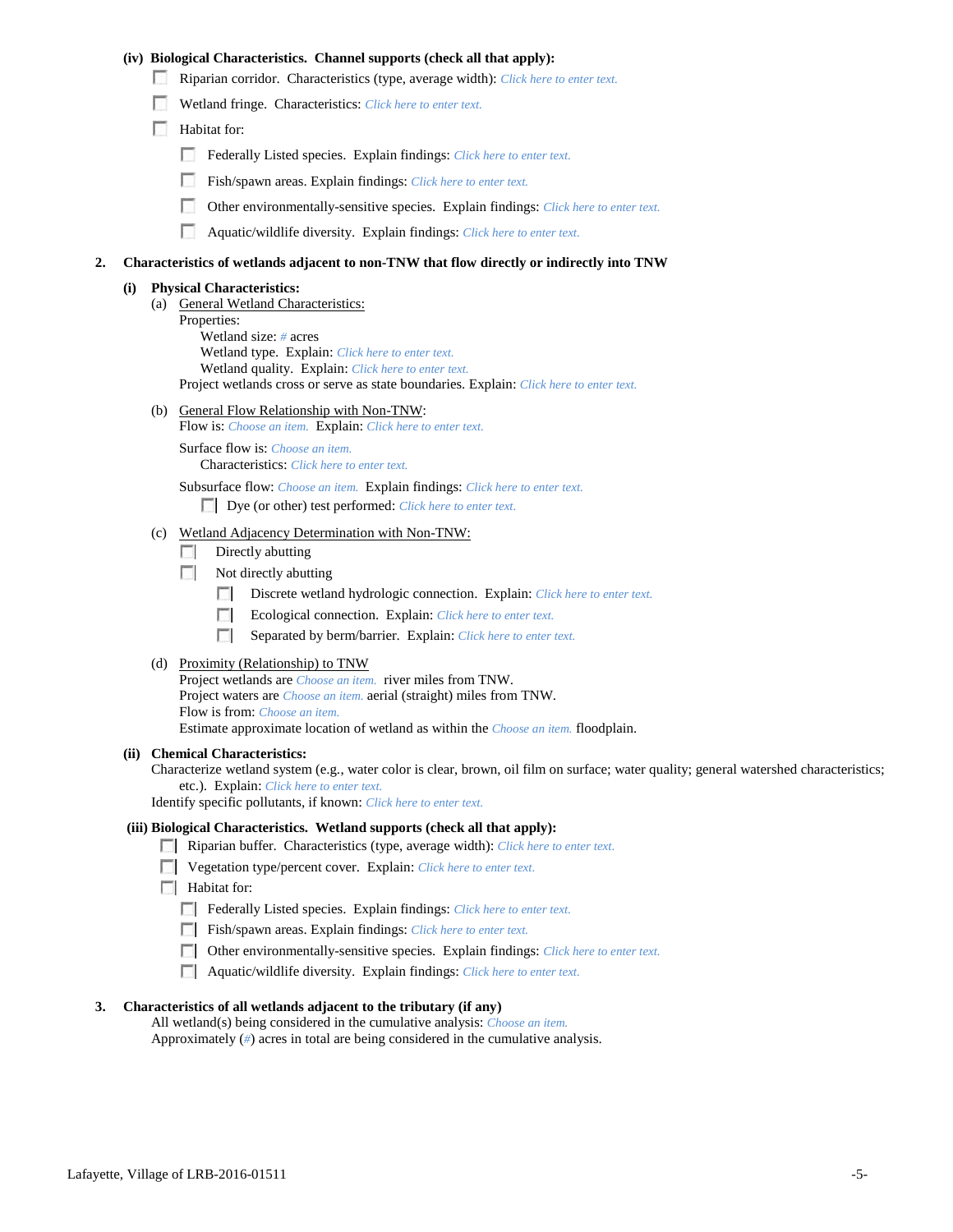For each wetland, specify the following:

| Directly abuts? $(Y/N)$ | Size (in acres) | Directly abuts? $(Y/N)$ | Size (in acres) |
|-------------------------|-----------------|-------------------------|-----------------|
|                         |                 |                         |                 |
| V/N                     |                 | Y/N                     |                 |
| V/N                     |                 | Y/N                     |                 |
|                         |                 | Y/N                     |                 |

Summarize overall biological, chemical and physical functions being performed: *Click here to enter text.*

# **C. SIGNIFICANT NEXUS DETERMINATION**

**A significant nexus analysis will assess the flow characteristics and functions of the tributary itself and the functions performed by any wetlands adjacent to the tributary to determine if they significantly affect the chemical, physical, and biological integrity of a TNW. For each of the following situations, a significant nexus exists if the tributary, in combination with all of its adjacent wetlands, has more than a speculative or insubstantial effect on the chemical, physical and/or biological integrity of a TNW. Considerations when evaluating significant nexus include, but are not limited to the volume, duration, and frequency of the flow of water in the tributary and its proximity to a TNW, and the functions performed by the tributary and all its adjacent wetlands. It is not appropriate to determine significant nexus based solely on any specific threshold of distance (e.g. between a tributary and its adjacent wetland or between a tributary and the TNW). Similarly, the fact an adjacent wetland lies within or outside of a floodplain is not solely determinative of significant nexus.** 

### **Draw connections between the features documented and the effects on the TNW, as identified in the** *Rapanos* **Guidance and discussed in the Instructional Guidebook. Factors to consider include, for example:**

- Does the tributary, in combination with its adjacent wetlands (if any), have the capacity to carry pollutants or flood waters to TNWs, or to reduce the amount of pollutants or flood waters reaching a TNW?
- Does the tributary, in combination with its adjacent wetlands (if any), provide habitat and lifecycle support functions for fish and other species, such as feeding, nesting, spawning, or rearing young for species that are present in the TNW?
- Does the tributary, in combination with its adjacent wetlands (if any), have the capacity to transfer nutrients and organic carbon that support downstream foodwebs?
- Does the tributary, in combination with its adjacent wetlands (if any), have other relationships to the physical, chemical, or biological integrity of the TNW?

### *Note: the above list of considerations is not inclusive and other functions observed or known to occur should be documented below:*

- **1. Significant nexus findings for non-RPW that has no adjacent wetlands and flows directly or indirectly into TNWs.** Explain findings of presence or absence of significant nexus below, based on the tributary itself, then go to Section III.D: *Click here to enter text.*
- **2. Significant nexus findings for non-RPW and its adjacent wetlands, where the non-RPW flows directly or indirectly into TNWs.**  Explain findings of presence or absence of significant nexus below, based on the tributary in combination with all of its adjacent wetlands, then go to Section III.D: *Click here to enter text.*
- **3. Significant nexus findings for wetlands adjacent to an RPW but that do not directly abut the RPW.** Explain findings of presence or absence of significant nexus below, based on the tributary in combination with all of its adjacent wetlands, then go to Section III.D: *Click here to enter text.*

# **D. DETERMINATIONS OF JURISDICTIONAL FINDINGS. THE SUBJECT WATERS/WETLANDS ARE (CHECK ALL THAT APPLY):**

- **1. TNWs and Adjacent Wetlands.** Check all that apply and provide size estimates in review area:
	- TNWs: *#* linear feet *#* width (ft), Or, *#* acres.
	- **Wetlands adjacent to TNWs: # acres.**

# **2. RPWs that flow directly or indirectly into TNWs.**

- Tributaries of TNWs where tributaries typically flow year-round are jurisdictional. Provide data and rationale indicating that tributary is perennial: *Click here to enter text.*.
- Tributaries of TNW where tributaries have continuous flow "seasonally" (e.g., typically three months each year) are jurisdictional.  $\mathcal{L}$ Data supporting this conclusion is provided at Section III.B. Provide rationale indicating that tributary flows seasonally: *Click here to enter text.*.

Provide estimates for jurisdictional waters in the review area (check all that apply):

- Tributary waters: # linear feet # width (ft).
- Other non-wetland waters: *#* acres.

Identify type(s) of waters: *Click here to enter text.*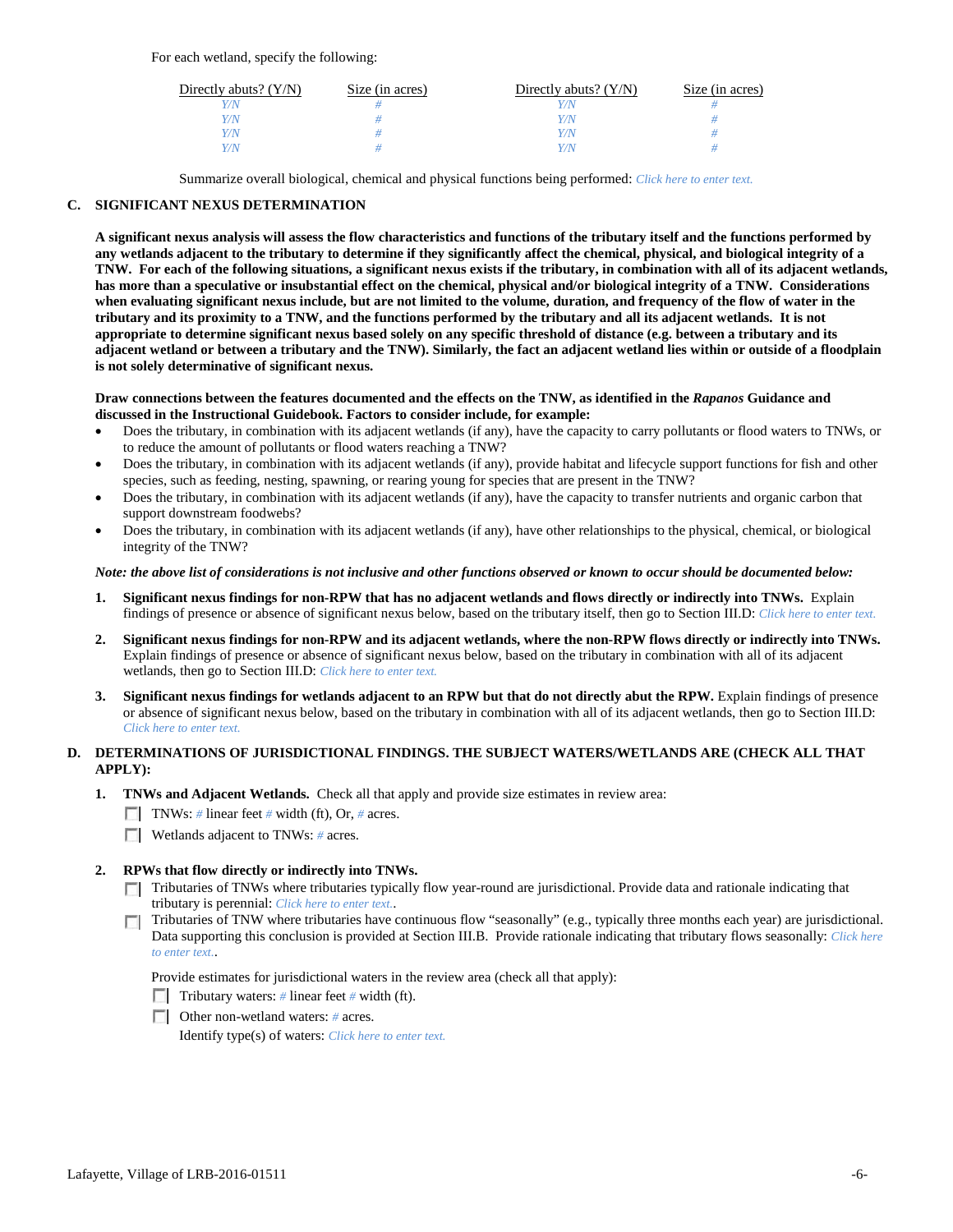## **3. Non-RPWs[8](#page-6-0) that flow directly or indirectly into TNWs.**

Waterbody that is not a TNW or an RPW, but flows directly or indirectly into a TNW, and it has a significant nexus with a TNW is jurisdictional. Data supporting this conclusion is provided at Section III.C.

Provide estimates for jurisdictional waters within the review area (check all that apply):

- **Tributary waters:** # linear feet # width (ft).
- Other non-wetland waters: *#* acres. Identify type(s) of waters: *Click here to enter text.*
- **4. Wetlands directly abutting an RPW that flow directly or indirectly into TNWs.**
	- **Wetlands directly abut RPW and thus are jurisdictional as adjacent wetlands.** 
		- $\Box$  Wetlands directly abutting an RPW where tributaries typically flow year-round. Provide data and rationale indicating that tributary is perennial in Section III.D.2, above. Provide rationale indicating that wetland is directly abutting an RPW: *Click here to enter text.*
		- Wetlands directly abutting an RPW where tributaries typically flow "seasonally." Provide data indicating that tributary is seasonal in Section III.B and rationale in Section III.D.2, above. Provide rationale indicating that wetland is directly abutting an RPW: *Click here to enter text.*

Provide acreage estimates for jurisdictional wetlands in the review area: *#* acres.

- **5. Wetlands adjacent to but not directly abutting an RPW that flow directly or indirectly into TNWs.**
	- $\Box$  Wetlands that do not directly abut an RPW, but when considered in combination with the tributary to which they are adjacent and with similarly situated adjacent wetlands, have a significant nexus with a TNW are jurisidictional. Data supporting this conclusion is provided at Section III.C.

Provide acreage estimates for jurisdictional wetlands in the review area: *#* acres.

- **6. Wetlands adjacent to non-RPWs that flow directly or indirectly into TNWs.** 
	- Wetlands adjacent to such waters, and have when considered in combination with the tributary to which they are adjacent Г. and with similarly situated adjacent wetlands, have a significant nexus with a TNW are jurisdictional. Data supporting this conclusion is provided at Section III.C.

Provide estimates for jurisdictional wetlands in the review area: *#* acres.

### **7. Impoundments of jurisdictional waters. [9](#page-6-1)**

As a general rule, the impoundment of a jurisdictional tributary remains jurisdictional.

- Demonstrate that impoundment was created from "waters of the U.S.," or
- Demonstrate that water meets the criteria for one of the categories presented above (1-6), or
- n Demonstrate that water is isolated with a nexus to commerce (see E below).
- **E. ISOLATED [INTERSTATE OR INTRA-STATE] WATERS, INCLUDING ISOLATED WETLANDS, THE USE, DEGRADATION OR DESTRUCTION OF WHICH COULD AFFECT INTERSTATE COMMERCE, INCLUDING ANY SUCH WATERS (CHECK ALL THAT APPLY):[10](#page-6-2)**
	- which are or could be used by interstate or foreign travelers for recreational or other purposes.
	- $\Box$  from which fish or shellfish are or could be taken and sold in interstate or foreign commerce.
	- which are or could be used for industrial purposes by industries in interstate commerce.
	- Interstate isolated waters.Explain: *Click here to enter text.*
	- Other factors.Explain: *Click here to enter text.*

#### **Identify water body and summarize rationale supporting determination:** *Click here to enter text.*

Provide estimates for jurisdictional waters in the review area (check all that apply):

- Tributary waters: # linear feet # width (ft).
- Other non-wetland waters: *#* acres.

Identify type(s) of waters: *Click here to enter text.*

Wetlands: *#* acres.

 $\frac{1}{8}$ See Footnote # 3.

<span id="page-6-1"></span><span id="page-6-0"></span><sup>&</sup>lt;sup>9</sup> To complete the analysis refer to the key in Section III.D.6 of the Instructional Guidebook.

<span id="page-6-2"></span><sup>&</sup>lt;sup>10</sup> Prior to asserting or declining CWA jurisdiction based solely on this category, Corps Districts will elevate the action to Corps and EPA HQ for review consistent with the process described in the Corps/EPA *Memorandum Regarding CWA Act Jurisdiction Following Rapanos.*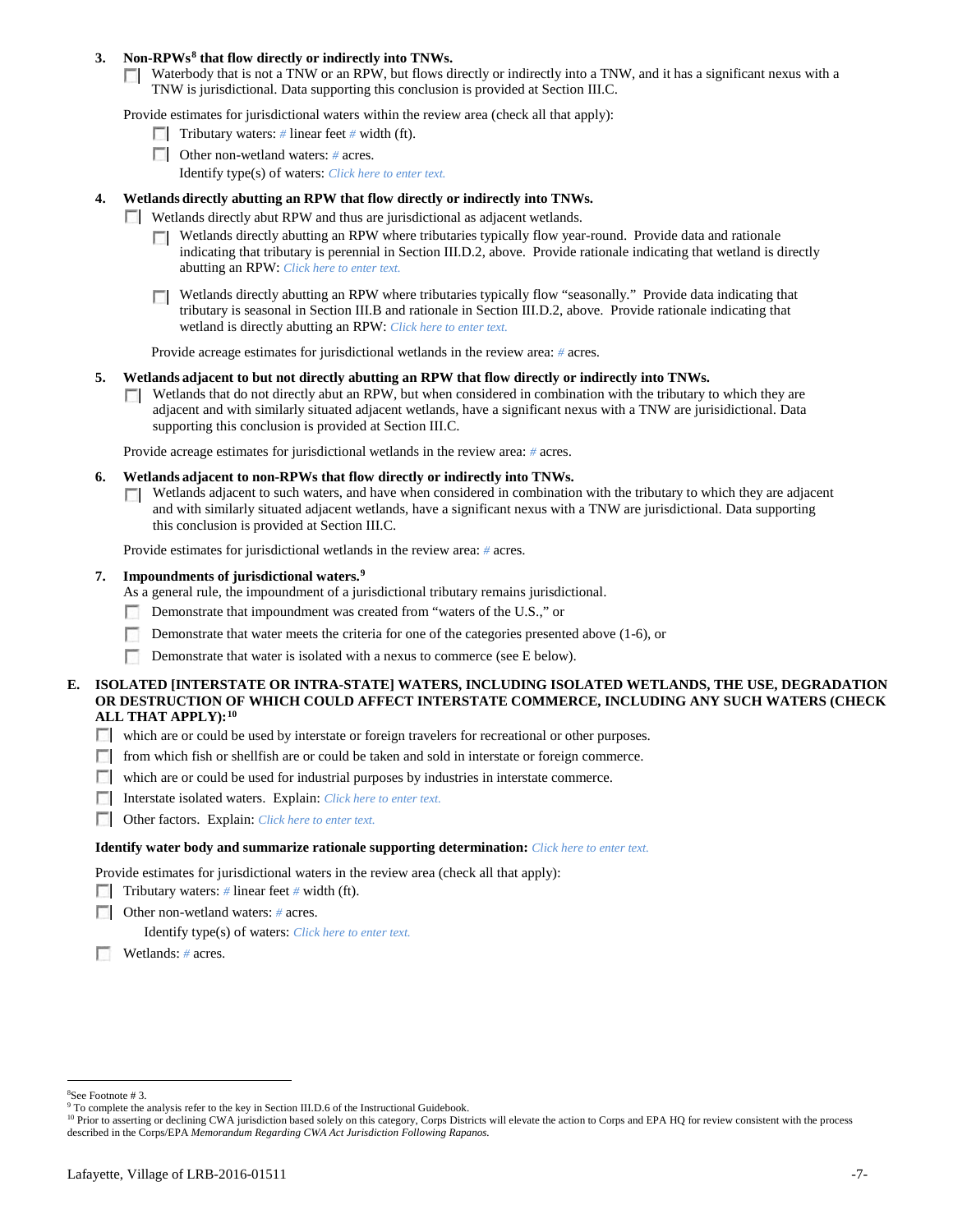| F.                                | NON-JURISDICTIONAL WATERS, INCLUDING WETLANDS (CHECK ALL THAT APPLY):                      |                                                                                                                                                                                                                                                                                                                                                                                                                                                                           |  |  |  |  |
|-----------------------------------|--------------------------------------------------------------------------------------------|---------------------------------------------------------------------------------------------------------------------------------------------------------------------------------------------------------------------------------------------------------------------------------------------------------------------------------------------------------------------------------------------------------------------------------------------------------------------------|--|--|--|--|
|                                   | <b>COL</b>                                                                                 | If potential wetlands were assessed within the review area, these areas did not meet the criteria in the 1987 Corps of Engineers<br>Wetland Delineation Manual and/or appropriate Regional Supplements.<br>Review area included isolated waters with no substantial nexus to interstate (or foreign) commerce.<br>Prior to the Jan 2001 Supreme Court decision in "SWANCC," the review area would have been regulated based solely on the<br>"Migratory Bird Rule" (MBR). |  |  |  |  |
|                                   | u                                                                                          | Waters do not meet the "Significant Nexus" standard, where such a finding is required for jurisdiction. Explain: Click here to enter text.                                                                                                                                                                                                                                                                                                                                |  |  |  |  |
|                                   | г                                                                                          | Other: (explain, if not covered above):                                                                                                                                                                                                                                                                                                                                                                                                                                   |  |  |  |  |
|                                   |                                                                                            |                                                                                                                                                                                                                                                                                                                                                                                                                                                                           |  |  |  |  |
|                                   |                                                                                            | Provide acreage estimates for non-jurisdictional waters in the review area, where the sole potential basis of jurisdiction is the MBR factors<br>(i.e., presence of migratory birds, presence of endangered species, use of water for irrigated agriculture), using best professional judgment<br>(check all that apply):                                                                                                                                                 |  |  |  |  |
|                                   |                                                                                            | Non-wetland waters (i.e., rivers, streams): # linear feet # width (ft).                                                                                                                                                                                                                                                                                                                                                                                                   |  |  |  |  |
| Lakes/ponds: $# \, \text{acres.}$ |                                                                                            |                                                                                                                                                                                                                                                                                                                                                                                                                                                                           |  |  |  |  |
|                                   | Other non-wetland waters: # acres. List type of aquatic resource: Click here to enter text |                                                                                                                                                                                                                                                                                                                                                                                                                                                                           |  |  |  |  |
|                                   |                                                                                            | Wetlands: # acres.                                                                                                                                                                                                                                                                                                                                                                                                                                                        |  |  |  |  |
|                                   |                                                                                            | Provide acreage estimates for non-jurisdictional waters in the review area that do not meet the "Significant Nexus" standard, where such a<br>finding is required for jurisdiction (check all that apply):                                                                                                                                                                                                                                                                |  |  |  |  |
|                                   |                                                                                            | Non-wetland waters (i.e., rivers, streams): linear feet width (ft).                                                                                                                                                                                                                                                                                                                                                                                                       |  |  |  |  |
|                                   |                                                                                            | Lakes/ponds: $# \, \text{acres.}$                                                                                                                                                                                                                                                                                                                                                                                                                                         |  |  |  |  |
|                                   |                                                                                            | Other non-wetland waters: # acres. List type of aquatic resource: Click here to enter text                                                                                                                                                                                                                                                                                                                                                                                |  |  |  |  |
|                                   |                                                                                            | Wetlands: # acres.                                                                                                                                                                                                                                                                                                                                                                                                                                                        |  |  |  |  |
|                                   |                                                                                            | <b>SECTION IV: DATA SOURCES.</b>                                                                                                                                                                                                                                                                                                                                                                                                                                          |  |  |  |  |
|                                   |                                                                                            | A. SUPPORTING DATA. Data reviewed for JD (check all that apply - checked items shall be included in case file and, where checked and                                                                                                                                                                                                                                                                                                                                      |  |  |  |  |
|                                   |                                                                                            | requested, appropriately reference sources below):<br>Maps, plans, plots or plat submitted by or on behalf of the applicant/consultant: Original Waste Water Treatment Plant Drawings                                                                                                                                                                                                                                                                                     |  |  |  |  |
|                                   | ▿                                                                                          | Data sheets prepared/submitted by or on behalf of the applicant/consultant.                                                                                                                                                                                                                                                                                                                                                                                               |  |  |  |  |
|                                   |                                                                                            | Office concurs with data sheets/delineation report.                                                                                                                                                                                                                                                                                                                                                                                                                       |  |  |  |  |
|                                   |                                                                                            | Office does not concur with data sheets/delineation report.                                                                                                                                                                                                                                                                                                                                                                                                               |  |  |  |  |
|                                   |                                                                                            | Data sheets prepared by the Corps: Click here to enter text.                                                                                                                                                                                                                                                                                                                                                                                                              |  |  |  |  |
|                                   |                                                                                            | Corps navigable waters' study: Click here to enter text.                                                                                                                                                                                                                                                                                                                                                                                                                  |  |  |  |  |
|                                   |                                                                                            | U.S. Geological Survey Hydrologic Atlas: Click here to enter text.                                                                                                                                                                                                                                                                                                                                                                                                        |  |  |  |  |
|                                   |                                                                                            |                                                                                                                                                                                                                                                                                                                                                                                                                                                                           |  |  |  |  |
|                                   |                                                                                            | USGS NHD data.                                                                                                                                                                                                                                                                                                                                                                                                                                                            |  |  |  |  |
|                                   |                                                                                            | USGS 8 and 12 digit HUC maps.<br>п                                                                                                                                                                                                                                                                                                                                                                                                                                        |  |  |  |  |
|                                   | ⊽                                                                                          | U.S. Geological Survey map(s). Cite scale & quad name: 1:25k OH- Beaverdam                                                                                                                                                                                                                                                                                                                                                                                                |  |  |  |  |
|                                   | ⊽                                                                                          | USDA Natural Resources Conservation Service Soil Survey. Citation: Allen County Soil Survey                                                                                                                                                                                                                                                                                                                                                                               |  |  |  |  |
|                                   | ⊽                                                                                          | National wetlands inventory map(s). Cite name: OH- Beaverdam                                                                                                                                                                                                                                                                                                                                                                                                              |  |  |  |  |
|                                   | г                                                                                          | State/Local wetland inventory map(s): Click here to enter text.                                                                                                                                                                                                                                                                                                                                                                                                           |  |  |  |  |
|                                   |                                                                                            | FEMA/FIRM maps: Click here to enter text.                                                                                                                                                                                                                                                                                                                                                                                                                                 |  |  |  |  |
|                                   |                                                                                            |                                                                                                                                                                                                                                                                                                                                                                                                                                                                           |  |  |  |  |
|                                   |                                                                                            | 100-year Floodplain Elevation is: Click here to enter text. (National Geodectic Vertical Datum of 1929)                                                                                                                                                                                                                                                                                                                                                                   |  |  |  |  |
|                                   | ⊽                                                                                          | Photographs: v Aerial (Name & Date): Google 1988, 2006, 2012, 2014, and 2016.                                                                                                                                                                                                                                                                                                                                                                                             |  |  |  |  |
|                                   | <b>COL</b>                                                                                 | Other (Name & Date): Click here to enter text.<br>or $\Box$                                                                                                                                                                                                                                                                                                                                                                                                               |  |  |  |  |
|                                   |                                                                                            | Previous determination(s). File no. and date of response letter: Click here to enter text.                                                                                                                                                                                                                                                                                                                                                                                |  |  |  |  |
|                                   |                                                                                            | Applicable/supporting case law: Click here to enter text.                                                                                                                                                                                                                                                                                                                                                                                                                 |  |  |  |  |
|                                   | D                                                                                          | Applicable/supporting scientific literature: Click here to enter text.<br>Other information (please specify): Click here to enter text.                                                                                                                                                                                                                                                                                                                                   |  |  |  |  |

# **B. ADDITIONAL COMMENTS TO SUPPORT JD:** *Click here to enter text.*